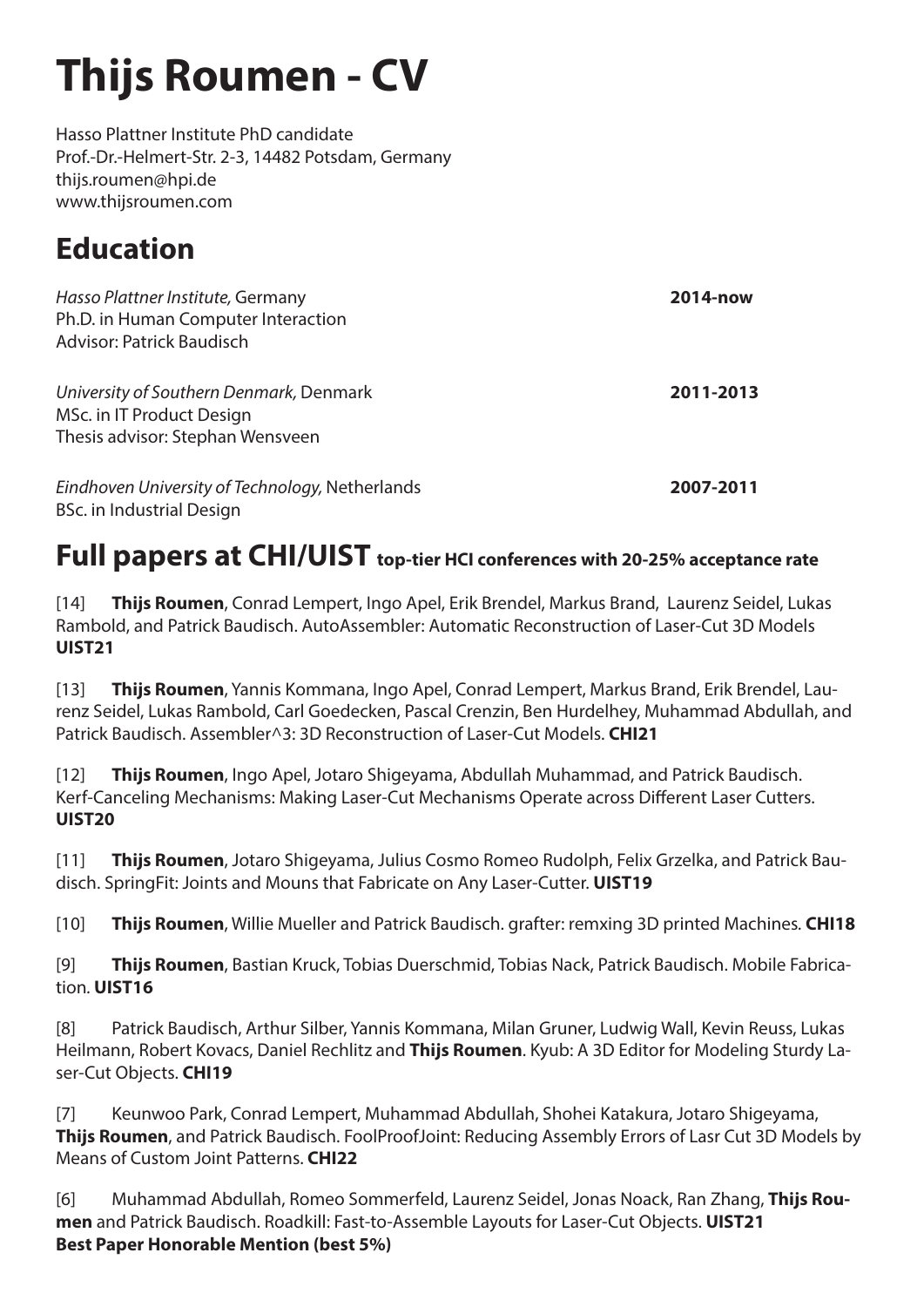[5] Muhammad Abdullah, Martin Taraz, Yannis Kommana, Shohei Katakura, Robert Kovacs, Jotaro Shigeyama, **Thijs Roumen**, and Patrick Baudisch. fastForce: Real-Time Reinforcement of Laser-Cut Structures. **CHI21**

[4] Oliver Schneider, Jotaro Shigeyama, Robert Kovacs, **Thijs Roumen**, Sebastian Marwecki, Nico Boeckhoff, Daniel Amadeus Glockner, Jonas Bounama and Patrick Baudisch. DualPanto: A Haptic Device that Enables Blind Users to Continuously Interact with Virtual World. **UIST18**

[3] Saiganesh Swaminathan, **Thijs Roumen**, Robert Kovacs, David Stangl, Stefanie Mueller, Patrick Baudisch. Linespace: A Sensemaking Platform for the Blind. **CHI16**

[2] Lung-Pan Cheng, **Thijs Roumen**, Hannes Rantzsch, Sven Köhler, Patrick Schmidt, Robert Kovacs, Johannes Jasper, Jonas Kemper, Patrick Baudisch. TurkDeck: Physical Virtual Reality Based on People. **UIST15**

[1] Jessalyn Alvina, Shengdong Zhao, **Thijs Roumen**, Simon T Perrault, Maryam Azh, Morten Fjeld. Omnivib: Towards cross-body spatiotemporal vibrotactile notifications for mobile phones*.* **CHI15**

### **Research Internships**

| National University of Singapore, Singapore<br>Advisor: Shengdong Zhao | 2014 |
|------------------------------------------------------------------------|------|
| Tsukuba University, Japan<br>Advisor: Seunghee Lee                     | 2010 |

### **Professional Activities**

#### **Chairing**

PC member for UIST2021 and 2022, CSCW2022, MobileHCI2021, TEI2021 and 2022, DesForm 2019 Student Innovation Contest Chair for UIST 2022 Local Arrangement Chair UIST 2018

#### **Reviewer**

CHI (2015-2022), UIST (2015-2022), and various other ACM conferences

#### **Special Recognitions for reviews (21 in total)**

1x DIS22, 2x CHI22, 1x UIST21, 2x CHI21, 3x UIST20, CHI Play 20, 2x CHI20, 2x CHI18, 2x CHI15, 2x CHI16, CSCW15, CHI Play 15, CHI Play 14

### **Community**

Chairman of German CHI party (16,17,18,19) Moderator of CHI meta (2019 - now)

### **References**

| patrick.baudisch@hpi.de | Patrick Baudisch | Albrecht Schmidt               |
|-------------------------|------------------|--------------------------------|
|                         |                  | albrecht.schmidt@um.ifi.lmu.do |

Jürgen Steimle Ellen Yi-Luen Do steimle@cs.uni-saarland.de ellen.do@colorado.edu

Shengdong Zhao e zhaosd@comp.nus.edu.sg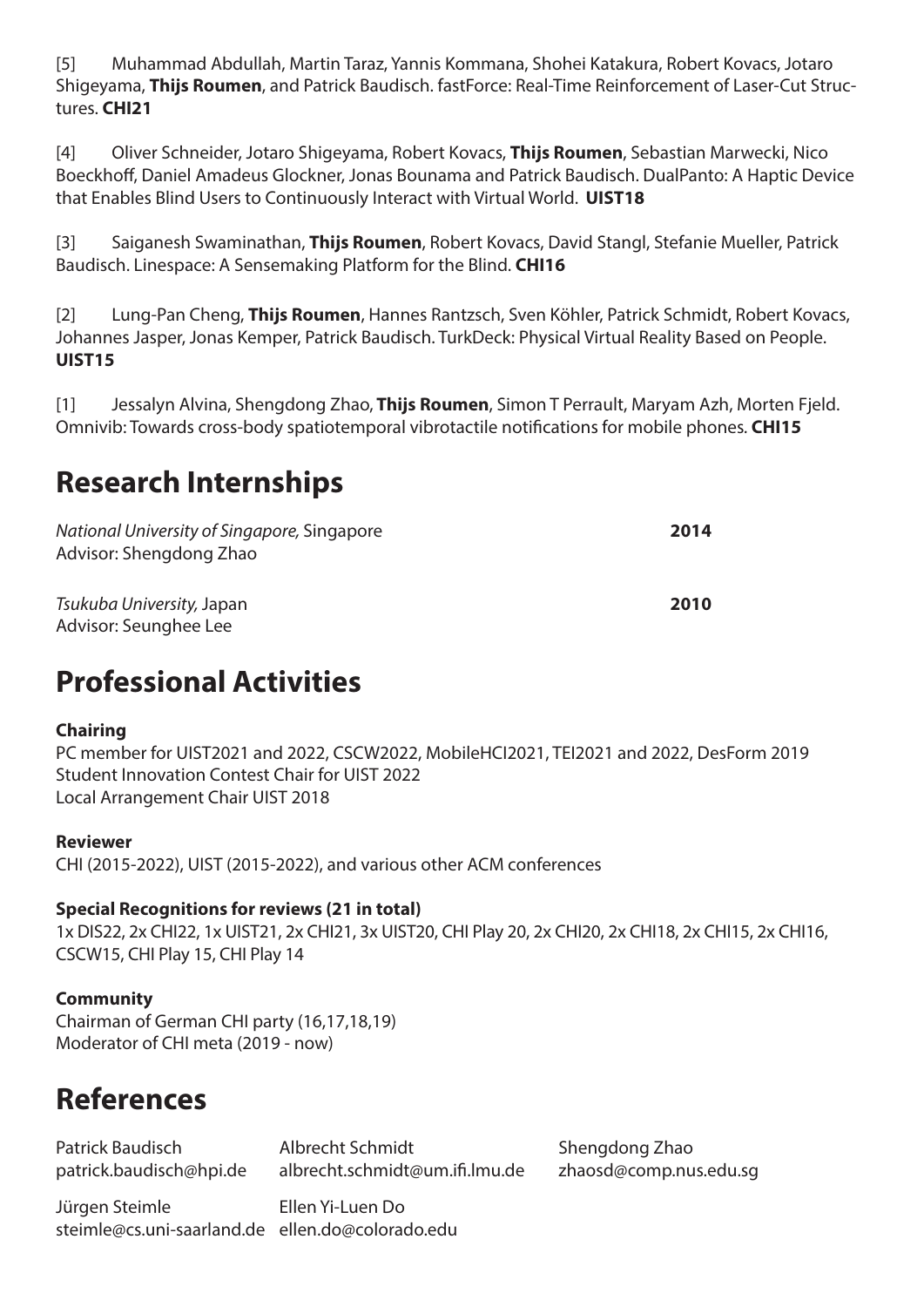### **Invited Talks**

- [35] Stanford University [34] University of Michigan [33] UCSD [32] National Taiwan University [31] UCLA [30] Harvard University [29] University of Washington, Seattle [28] MIT CSAIL [27] MIT Center for Bits and Atoms [26] MIT Media Lab [25] Carnegie Mellon Univesity, Pittsburgh [24] University of Chicago [23] University of Toronto, Canada [22] University College London, UK [21] University of Maryland [20] University of Tokyo [19] National University of Singapore [18] University of Colorado, Boulder
- **Teaching**

#### **Created Courses, primary lecturer at HPI**

[2] Algorithmic Folding, master course winter 2021 [1] Algorithmic Folding, master course winter 2020 (evaluated by students with a 1.1 grade on a scale from 5.0-1.0 where 1.0 is the best grade)

#### **Teaching Assistant at HPI**

| [7] Building Interactive Systems, bachelor course  | summer 2020 + 2021   |
|----------------------------------------------------|----------------------|
| [5] Programming Technology 1, bachelor course      | winter 2019          |
| [4] Designing Interactive Systems, bachelor course | summer 2018 + 2019   |
| [2] Human Computer Interaction 1, bachelor course  | winter $2015 + 2016$ |
|                                                    |                      |

#### **Created Courses at University of Southern Denmark**

| [2] Introduction to Arduino Programming, master+bachelor | summer 2013 |
|----------------------------------------------------------|-------------|
| [1] Introduction to Arduino Programming, master+bachelor | winter 2013 |

### **Mentoring**

#### **Master thesis students (6 months fulltime)**

| [7] Ingo Apel     | 2020 | [3] Daniel Amadeus Glockner | 2019 |
|-------------------|------|-----------------------------|------|
| [6] Nico Böckhoff | 2020 | [2] Yannis Kommana          | 2018 |
| [5] Jonas Bounama | 2019 | [1] Willi Mueller           | 2016 |
| [4] Lukas Wagner  | 2019 |                             |      |

#### **Bachelor thesis students (1 year fulltime)**

| [4] Jeffrey Johnson | 2020 |
|---------------------|------|
| [3] Benjamin Daniel | 2020 |
| [2] Ronja Wagner    | 2020 |
| [1] Ole Schlueter   | 2020 |

- [17] SIGCHI Paris [16] KAIST [15] MIT Vision and Graphics seminar [14] University of California Merced [13] University of Waterloo [12] University of Copenhagen, Denmark [11] University of Calgary [10] University of Bristol, UK [9] Darthmouth College [8] A&M University of Texas [7] Kolding Design School tech seminar [6] Dagstuhl Seminar on Computational Aspects of Fabrication [5] Saarland University, Germany [4] Ulm University, Germany [3] University of Cape Town [2] LMU Munchen
- [1] Hasselt University